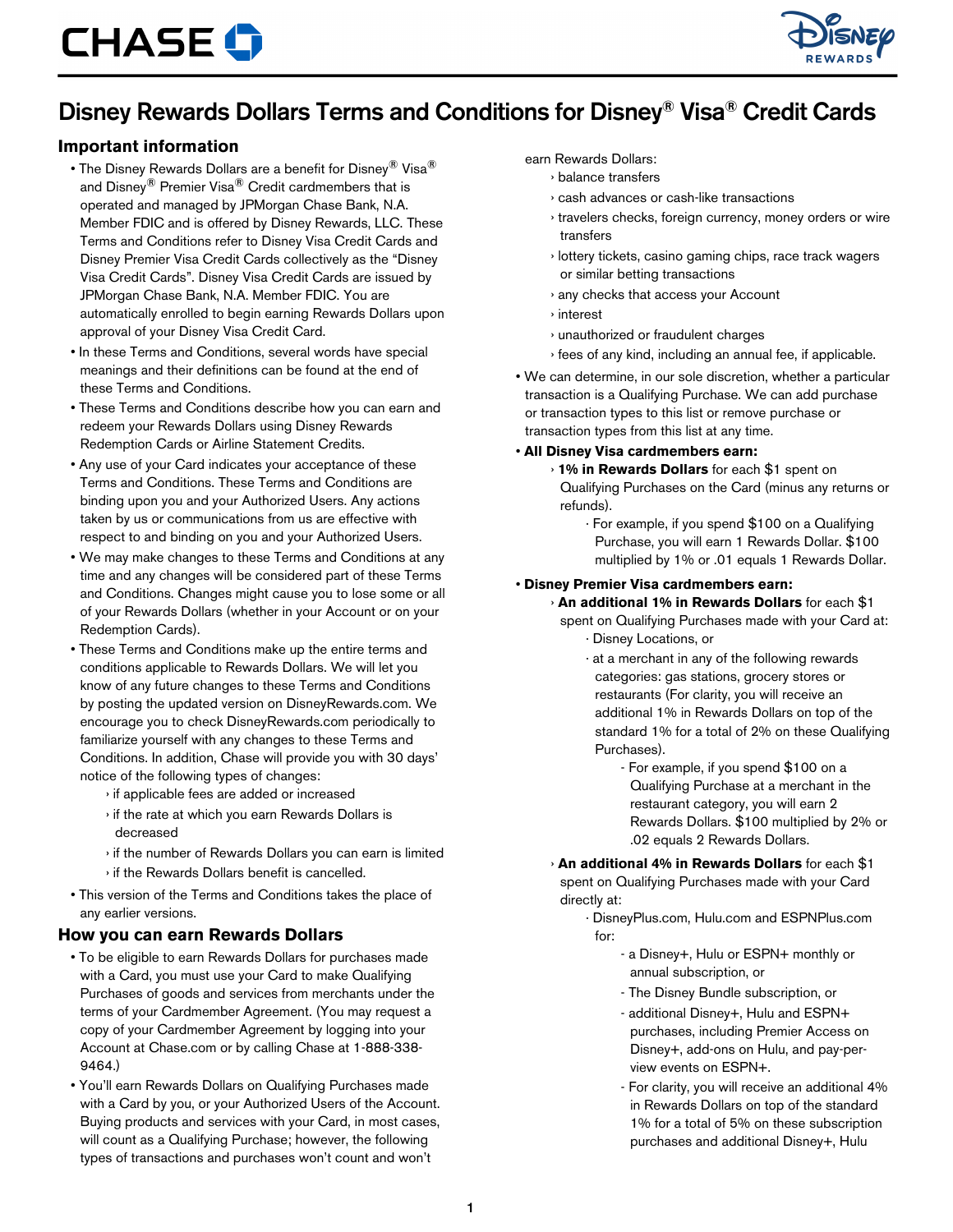

## Disney Rewards Dollars Terms and Conditions for Disney® Visa® Credit Cards

#### and ESPN+ purchases.

- For example, if you spend \$80 on a Qualifying Purchase for a subscription or additional purchase, you will earn 4 Rewards Dollars. \$80 multiplied by 5% or .05 equals 4 Rewards Dollars.
- Your purchase of a Disney+, Hulu or ESPN+ subscription, The Disney Bundle subscription or an additional Disney+, Hulu or ESPN+ purchase will not earn an additional 4% in Rewards Dollars if your purchase is made through a third-party device or digital platform (unless such device or platform redirects to DisneyPlus.com, Hulu.com or ESPNPlus.com for purchase) or as a bundle with cable services or as another bundle.
- Disney+, Hulu and ESPN+ gift card and subscription card purchases that are purchased directly from DisneyPlus.com, Hulu.com or ESPNPlus.com will earn an additional 4% in Rewards Dollars, but such gift card and subscription purchases that are purchased from a point of sale location other than DisneyPlus.com, Hulu.com or ESPNPlus.com will not earn an additional 4% in Rewards Dollars.
- › **Rewards Categories:** Merchants who accept Visa credit cards are assigned a merchant code, which is determined by the merchant or its processor in accordance with Visa procedures based on the primary types of products and services the merchant sells. Chase groups similar merchant codes into categories for purposes of making rewards offers to you. Please note:
	- · Chase makes every effort to include all relevant merchant codes in its listed rewards categories. However, even though a merchant or some of the items that it sells may appear to fit within a rewards category, the merchant may not have a merchant code in that category. When this occurs, purchases with that merchant won't qualify for any additional 1% or 4% in Rewards Dollars, as applicable
	- Purchases submitted by you, your Authorized Users, or the merchant through third-party payment accounts, mobile or wireless card readers, online or mobile digital wallets, or similar technology will not qualify in a rewards category if the technology is not set up to process the purchase in that rewards category
	- · We can determine which purchases qualify for any additional 1% or 4% in Rewards Dollars

regardless of how they are identified, billed by the merchant or where the transaction occurs. For more information, see the FAQs at DisneyRewards.com/FAQs.

• If any calculations result in a fractional Rewards Dollar value, then the fractional amount will be rounded up to the nearest one one-hundredth (0.01) of a Rewards Dollar. For example, if a calculation results in 1.051 Rewards Dollars, you will be awarded 1.06 Rewards Dollars.

#### **Ways to earn bonus Rewards Dollars**

• From time to time we may offer you ways to earn bonus Rewards Dollars, including through special promotions. Details and any additional terms and conditions will be provided to you at the time of the offer and will be considered part of these Terms and Conditions.

### **Other information about the earning and availability of Rewards Dollars**

- Rewards Dollars are earned at the close of each monthly billing cycle, based on the Qualifying Purchases made during that billing cycle, plus any bonus Rewards Dollars posted during that billing cycle, but minus any returns or refunds. If you have more returns or refunds than Rewards Dollars earned from Qualifying Purchases or bonuses, then Rewards Dollars will be deducted from your total Rewards Dollars balance and may result in a negative Rewards Dollars balance.
- Rewards Dollars earned in a monthly billing cycle are not available to be used until you see them in your Account or on your statement (usually at the end of that billing cycle). However, Rewards Dollars earned on Qualifying Purchases made near the end of a billing cycle or bonus Rewards Dollars earned through a promotion may take one or more additional billing cycles to become available.
- You'll see Rewards Dollars you've earned on Chase.com and on your monthly Card billing statement. Please note that on your Card billing statement, Disney Premier Visa cardmembers will see the additional Rewards Dollars earned from purchases made at Disney Streaming Services, Disney Locations and in relevant rewards categories separately from the Rewards Dollars earned on all purchases.
- We may, from time to time, provide additional ways for you to see Rewards Dollars you've earned, such as through Chase or third-party mobile application(s).

#### **Value of Rewards Dollars**

- Every Rewards Dollar you earn is equal to \$1 when redeeming toward eligible Disney goods and services.
- Rewards Dollars and Redemption Cards are not your property and have no cash or monetary value. They can't be redeemed for cash or its equivalent, and any unused portion is not returnable as cash.
- Rewards Dollars are not purchasable by cash or any other form of monetary or other payment. Redemption Cards (or any remaining Rewards Dollars balance) may not be exchanged or substituted with cash, other rewards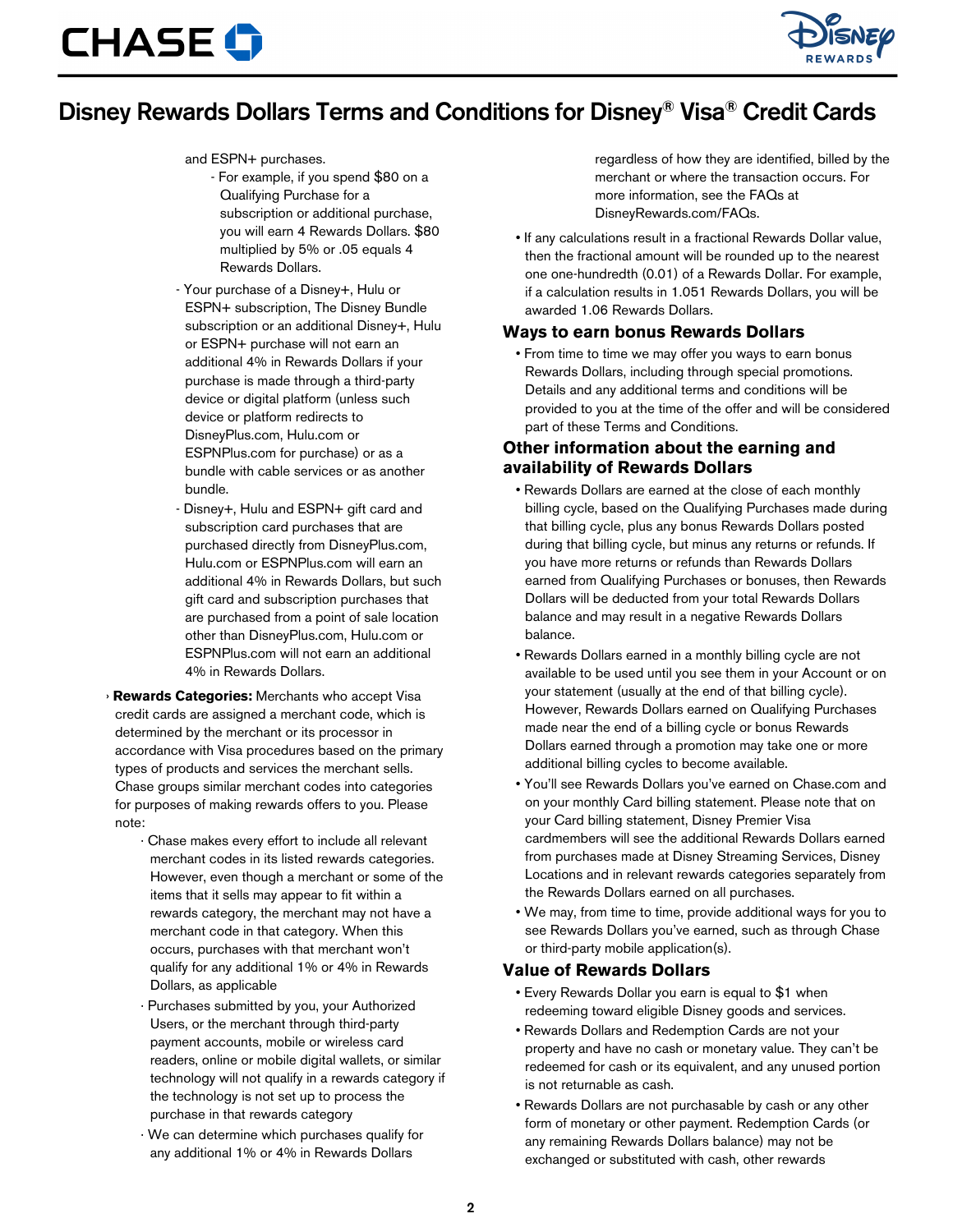

# Disney Rewards Dollars Terms and Conditions for Disney® Visa® Credit Cards

certificates, or other financial compensation regardless of the number of Rewards Dollars remaining on the Redemption Card.

• You can't transfer or move Rewards Dollars unless expressly provided for in these Terms and Conditions. Additionally, Rewards Dollars can't be transferred by operation of law, such as by inheritance, in bankruptcy or in connection with a divorce.

#### **How you can redeem your Rewards Dollars**

- You can redeem Rewards Dollars for Disney goods and services at most Disney Locations.
- You must obtain a Redemption Card and must transfer Rewards Dollars from your Account to that Redemption Card in order to redeem them.
- You and your Authorized Users may transfer some or all of the Rewards Dollars to a Redemption Card associated with your Account.
- You may have a maximum of two Redemption Cards associated with your Account at any time.
- Rewards Dollars will transfer to a Redemption Card on a firstin, first-out basis.
- We may limit the number of Rewards Dollars that may be transferred to or stored on a Redemption Card. Rewards Dollars on a Redemption Card may not be transferred back to your Account.

#### *How to get a Redemption Card online or over the phone*

- Redemption Cards are provided by Chase.
- You may request a Redemption Card by either going to DisneyRewards.com or calling 1-800-300-8575.
- You will need to transfer a minimum of 20 Rewards Dollars the first time you transfer Rewards Dollars to a Redemption Card. Any subsequent transfers to a new or existing Redemption Card must be at least 10 Rewards Dollars.
- Please allow 2 to 3 weeks for delivery of a Redemption Card requested by phone or online. In some circumstances, the delivery time may be longer.
- Expedited delivery may be available for an additional fee that will be charged to your Account. The Redemption Card will be mailed to the address on the Account, unless you authorize Chase to mail it to a different address. Applicable fees are your responsibility. Redemption Cards can't be shipped to PO Boxes or foreign addresses.
- Redemption Cards need to be activated before they can be used. Activate your Redemption Card by calling the number on the back of your Card and following the instructions for activation.

#### *How to get a Redemption Card if you are visiting a Disney property*

• You may go to select locations at *Walt Disney World®* Resort and the *Disneyland®* Resort to request and receive a Redemption Card. A list of these locations is available at DisneyRewards.com.

• When you receive your Redemption Card at one of the locations at *Walt Disney World®* Resort or the *Disneyland®* Resort, you will need to call the number on the back of your Card to link it to your Account, activate it, and transfer Rewards Dollars. You will need to transfer a minimum of 20 Rewards Dollars the first time you transfer Rewards Dollars to a Redemption Card. Any subsequent transfers to a new or existing Redemption Card must be at least 10 Rewards Dollars.

### *Redeeming Rewards Dollars toward Disney goods and services*

- Redemption Cards can be used to redeem Rewards Dollars toward Disney goods and services at most Disney Locations. You can see a list of Disney Locations where you may currently use your Redemption Card at DisneyRewards.com.
- You're responsible for understanding where the Redemption Cards are accepted, the Disney goods and services that the Rewards Dollars can be redeemed toward, and the return or refund policies for specific goods and services. We recommend that you keep the receipts you receive each time you use your Redemption Card.
- You may apply Rewards Dollars on your Redemption Card toward sales tax on the price of the items for which you redeemed the Rewards Dollars.
- If the number of Rewards Dollars on your Redemption Card is greater than the price of the item purchased, the remaining balance of Rewards Dollars will remain on the Redemption Card. No cash or other financial compensation will be returned to you when the price of the item purchased is less than the number of Rewards Dollars on your Redemption Card.
- Disney merchandise redeemed with Rewards Dollars can be returned at designated Disney Locations, subject to return policies that may vary by retail location. Please have an original receipt and a valid Redemption Card available at the time of the return so that Rewards Dollars can be restored to your Redemption Card.
- Rewards Dollars on Redemption Cards can't be applied toward past purchases or past orders of goods and services.
- Third-party operating merchants and service providers are responsible for the quality and performance of any goods or services they provide. We are not responsible for any aspects of the goods and services provided by third-party operating merchants or service providers.
- Rewards Dollars are provided only for personal, family or household use.
- Use of Rewards Dollars from Redemption Cards is subject to these Terms and Conditions.
- Disney Rewards, LLC can change where you can use your Redemption Card at any time.

### *Managing your Rewards Dollars*

• You can go to DisneyRewards.com or call the number on the back of your Card, for a variety of activities helpful in managing your Rewards Dollars including: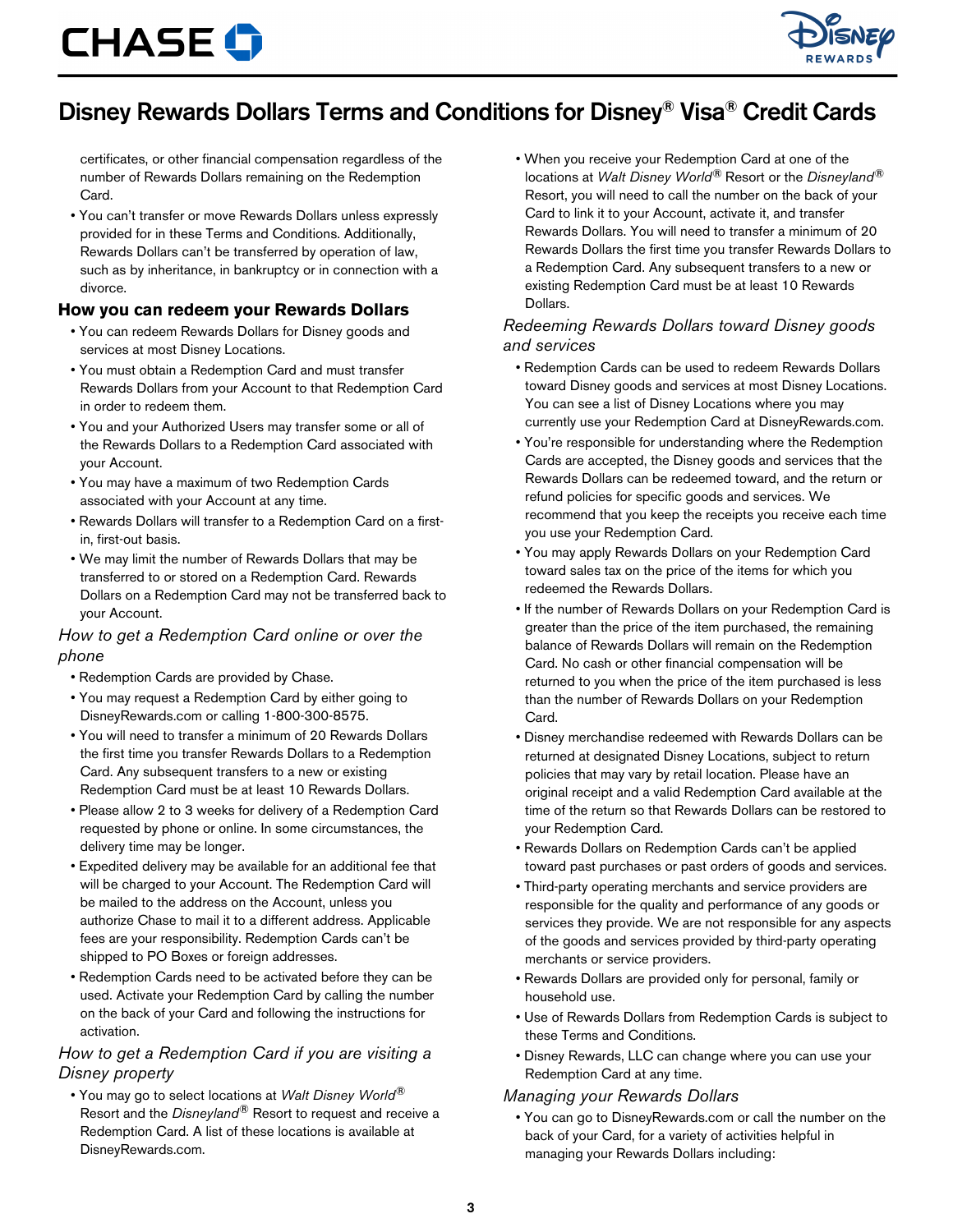

# Disney Rewards Dollars Terms and Conditions for Disney® Visa® Credit Cards

- › Checking the balance on your Redemption Card. We don't send summaries of Redemption Card activity. It's your responsibility to keep track of the activity on your Redemption Card
- › Transferring additional Rewards Dollars from your Account to a new or existing Redemption Card. After your first transfer of 20 Rewards Dollars, all subsequent transfers to an existing or new Redemption Card need to be at least 10 Rewards Dollars.
- You must promptly report lost, stolen or damaged Redemption Cards to Chase by calling 1-800-436-7999. Chase will cancel any lost, stolen or damaged Redemption Card and provide you with a replacement Redemption Card.
	- › The replacement Redemption Card will include the number of Rewards Dollars that was on your lost, stolen or damaged Redemption Card as of the time you notified Chase. Any Rewards Dollars used prior to that time, whether by you or anyone else, cannot be restored.

#### *Rewards Dollar expiration*

- Rewards Dollars in your Account that are not transferred to a Redemption Card or applied as an Airline Statement Credit (as described below) will expire 5 years after the month they were first earned. You'll have 60 billing cycles after the billing cycle in which Rewards Dollars first appear on your monthly Card billing statement to transfer or apply them – as long as you don't lose them for any of the reasons described in the "How you could be prohibited from earning or redeeming Rewards Dollars or could lose Rewards Dollars" section of these Terms and Conditions.
	- › Rewards Dollars in your Account will expire on a first-in, first-out basis
	- › Rewards Dollars transferred from your Account to a Redemption Card will never expire

### **For Disney Premier Visa cardmembers only – Redeeming Rewards Dollars for Airline Statement Credit**

- You can redeem Rewards Dollars for an Airline Statement Credit toward any airline travel purchased with your Disney Premier Visa Card.
- Each Rewards Dollar can be redeemed for a \$1 credit on your monthly billing statement toward the price of a ticket purchased on any airline.
- You can purchase your airline ticket directly from the airline or through a travel agent or travel wholesaler. To qualify for an Airline Statement Credit, the airline ticket has to be purchased using your Disney Premier Visa Card regardless of the name on the airline ticket.
- The minimum Airline Statement Credit you can request is \$50 which requires a minimum of 50 Rewards Dollars. Multiple airline travel purchases can be combined to meet the \$50 minimum if necessary.
- You can request an Airline Statement Credit for any airline ticket purchased within 60 days prior to the request, where

permitted by law.

- Go to DisneyRewards.com or call the number on the back of your Card to request your Airline Statement Credit. Please have all information about your airline ticket purchase available when you log in or call to redeem.
- Airline Statement Credits will post to your Account within 5 to 7 business days of your request and will appear on your Account statement within 1 to 2 billing cycles. Until the Airline Statement Credit posts, we recommend you pay the full amount on your Card billing statement to avoid finance charges.
- Airline Statement Credits will reduce your Account balance. Unless the total amount of credits and payments applied to your Account between the statement closing date and the payment due date equal or exceed your statement balance, you are still required to pay your minimum payment or your remaining statement balance, whichever is less, by the payment due date.
- Once Rewards Dollars have been redeemed for an Airline Statement Credit, the transaction is considered final and may not be canceled unless otherwise noted.
- Redemption Cards can't be used to redeem an Airline Statement Credit.
- We can determine which Disney Premier Visa Credit Card purchases qualify for an Airline Statement Credit.

#### *Other important information about Rewards Dollars and Redemption Cards*

- You are responsible for how Rewards Dollars are accessed, including those transferred to a Redemption Card or redeemed for an Airline Statement Credit, by your Authorized Users.
- Redemption Cards are not an FDIC insured deposit, a credit card, a debit card or a stored value card with monetary value. You understand that by using the Redemption Card, you may not be able to make certain claims or use defenses that may be available to you if you use a credit, charge, debit or stored value card with monetary value.
- Disney Rewards, LLC, at its sole discretion, will resolve any questions regarding eligibility for the earning, posting to your Account, transfer to a Redemption Card or redemption of Rewards Dollars.
- Redemption Cards are not valid outside the U.S.

#### **How you could be prohibited from earning or redeeming Rewards Dollars or could lose Rewards Dollars**

- We may temporarily prohibit you from earning Rewards Dollars or using Rewards Dollars you've already earned in your Account if any of the below occur. You can begin earning and using Rewards Dollars again in the next billing cycle after your Account becomes current or as soon as we reinstate your eligibility.
	- › you don't make at least the minimum payment on your Account within 30 days of the due date
	- › we suspend your eligibility for the Rewards Dollars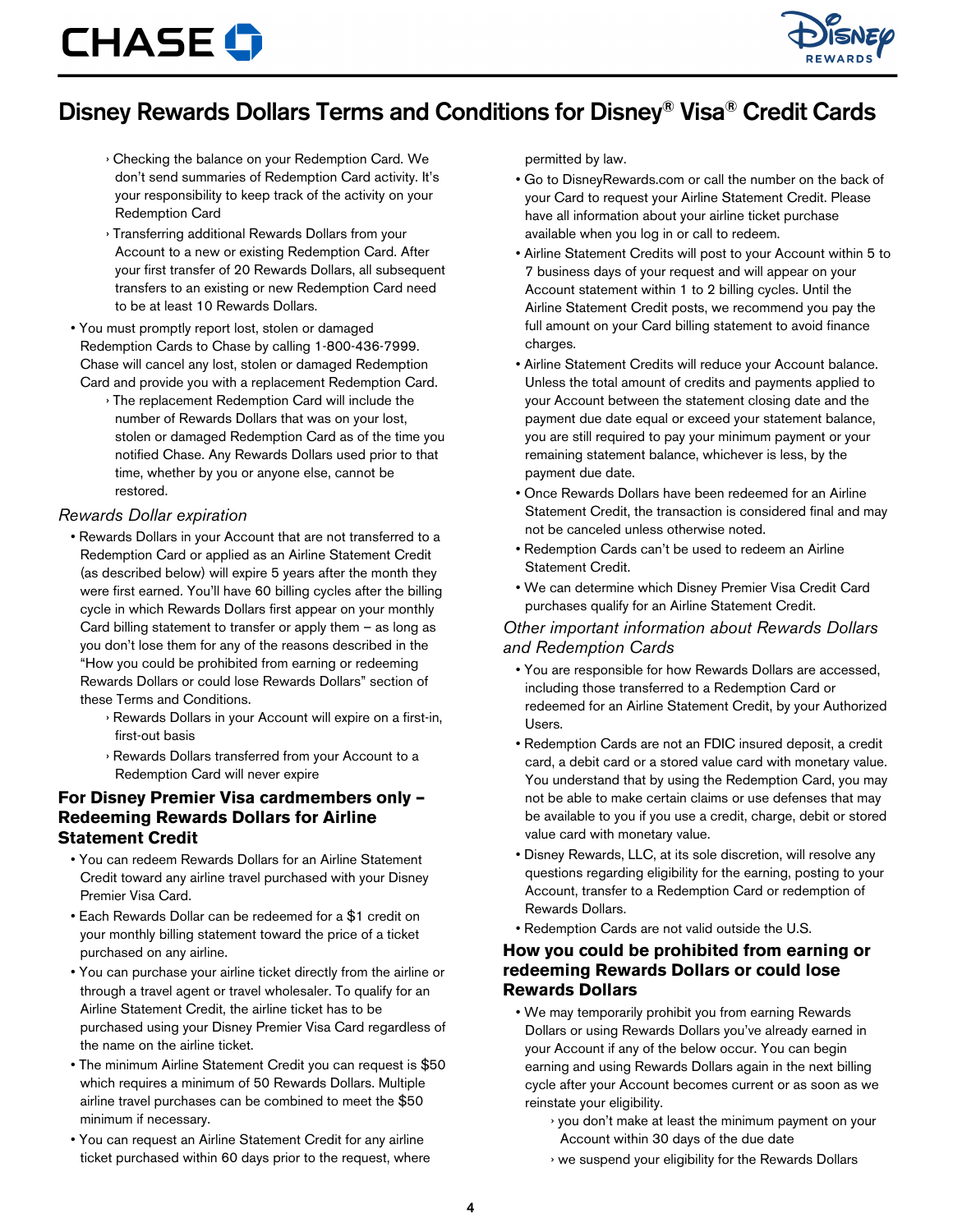

## Disney Rewards Dollars Terms and Conditions for Disney® Visa® Credit Cards

benefit under these Terms and Conditions as further described below.

- You will immediately lose all Rewards Dollars in your Account if any of the below occur:
	- › your Account status changes, or your Account is closed because:
		- · you don't make at least the minimum payment on your Account within 60 days of the due date
		- · your Account is otherwise in default as defined in your Cardmember Agreement
		- · we are notified of your death and an authorized representative of the estate is not identified to receive a Redemption Card with eligible Rewards Dollars transferred from your Account.
	- › we terminate your eligibility for the Rewards Dollars benefit under these Terms and Conditions as further described below.
- If your Account is closed for any other reason or you voluntarily close your Account, you'll have at least 30 days from the date your Account is closed to transfer your Rewards Dollars to a Redemption Card or request an Airline Statement Credit, as long as you don't lose them for any of the reasons described in these Terms and Conditions. If you don't use your Rewards Dollars during that time, you'll lose them.
- We, in our sole discretion, can determine whether suspension or termination of your eligibility to earn or use Rewards Dollars is appropriate. These rights are in addition to any other remedy that may be available to us under applicable law. We may suspend or terminate your Account, including your eligibility to earn or use Rewards Dollars, if:
	- › you fail to comply with these Terms and Conditions
	- › you engage in fraudulent activity related to your Account or the earn or use of Rewards Dollars – for example, you attempt to sell, exchange, or transfer Rewards Dollars or Redemption Cards
	- › you misuse your Account or Rewards Dollars in any way – for example, you manufacture spend for the primary purpose of generating rewards, or you repeatedly open or otherwise maintain credit card accounts for the primary purpose of generating rewards.
- We can make appropriate adjustments as needed to any Rewards Dollars in your Account or on Redemption Cards. We won't reinstate Rewards Dollars you lose, unless we've made an error.

#### **Other general terms and conditions you should know**

- The ability to earn and use Rewards Dollars is offered at our discretion for the benefit of cardmembers only. We may cancel or modify the Rewards Dollars benefit at any time. Any modification or cancellation of the Rewards Dollars benefit may reduce or eliminate earned Rewards Dollars in your Account or on Redemption Cards.
- We are not responsible for any disputes you may have with

your Authorized Users about the earning or use of Rewards Dollars (whether in the Account or on Redemption Cards).

- Earn and use of Rewards Dollars may result in miscellaneous income received from Chase and we may be required to send you, and file with the IRS, a Form 1099-MISC (Miscellaneous Information) or Form 1042-S (Foreign Person's U.S. Source Income Subject to Withholding) for the year in which you participate and are awarded the benefits of this program. You are responsible for any tax liability related to participating in this program. Please consult your own tax advisor if you have any questions about your personal tax situation.
- The third-party operating merchants and service providers that support the redemption of Rewards Dollars are not affiliated with us and are not sponsors or co-sponsors of Rewards Dollars. All third-party operating merchant and service provider names, logos, and marks are used with permission and are the property of their respective owners. Third-party operating merchants and service providers are subject to change without notice.
- You understand that we exchange information about you and your Account and how you earn and use Rewards Dollars. You also agree and authorize Disney Rewards, LLC to freely disclose information with respect to your Redemption Card or any redemption requests you make to any affiliate of Disney Rewards LLC, or any third party where it is necessary for completing the redemption request; or in order to verify the existence and condition of your Redemption Card; or in order to comply with legal process, subpoena or other mandatory disclosure requirements; or when we believe it is necessary to investigate, prevent, or take action regarding illegal activities, suspected fraud, situations involving potential threats to the physical safety of any person, or violations of these Terms and Conditions.
- We may assign our rights and obligations to a third party, who will then be entitled to any of our rights that we assign to them.
- Chase, Disney Rewards, LLC, and their respective affiliates, directors, officers, employees, agents, contractors, and thirdparty service providers make no representations or warranties, either express or implied, including, those of merchantability, fitness for intended use or a particular purpose and otherwise arising by law, custom, usage, trade practice, course of dealing or course of performance. You release Chase, Disney Rewards, LLC, and their respective affiliates, directors, officers, employees, agents, contractors, and third-party service providers, from all liability arising out of or related to all activity in connection with the Rewards Dollars benefit, including but not limited to, earn of Rewards Dollars and any redemption of Rewards Dollars toward products or services.
- You agree to indemnify and hold Chase, Disney Rewards, LLC, and their respective affiliates, directors, officers, employees, agents, contractors, and third-party service providers harmless from and against any loss, damage, liability, cost, or expense of any kind (including attorneys'